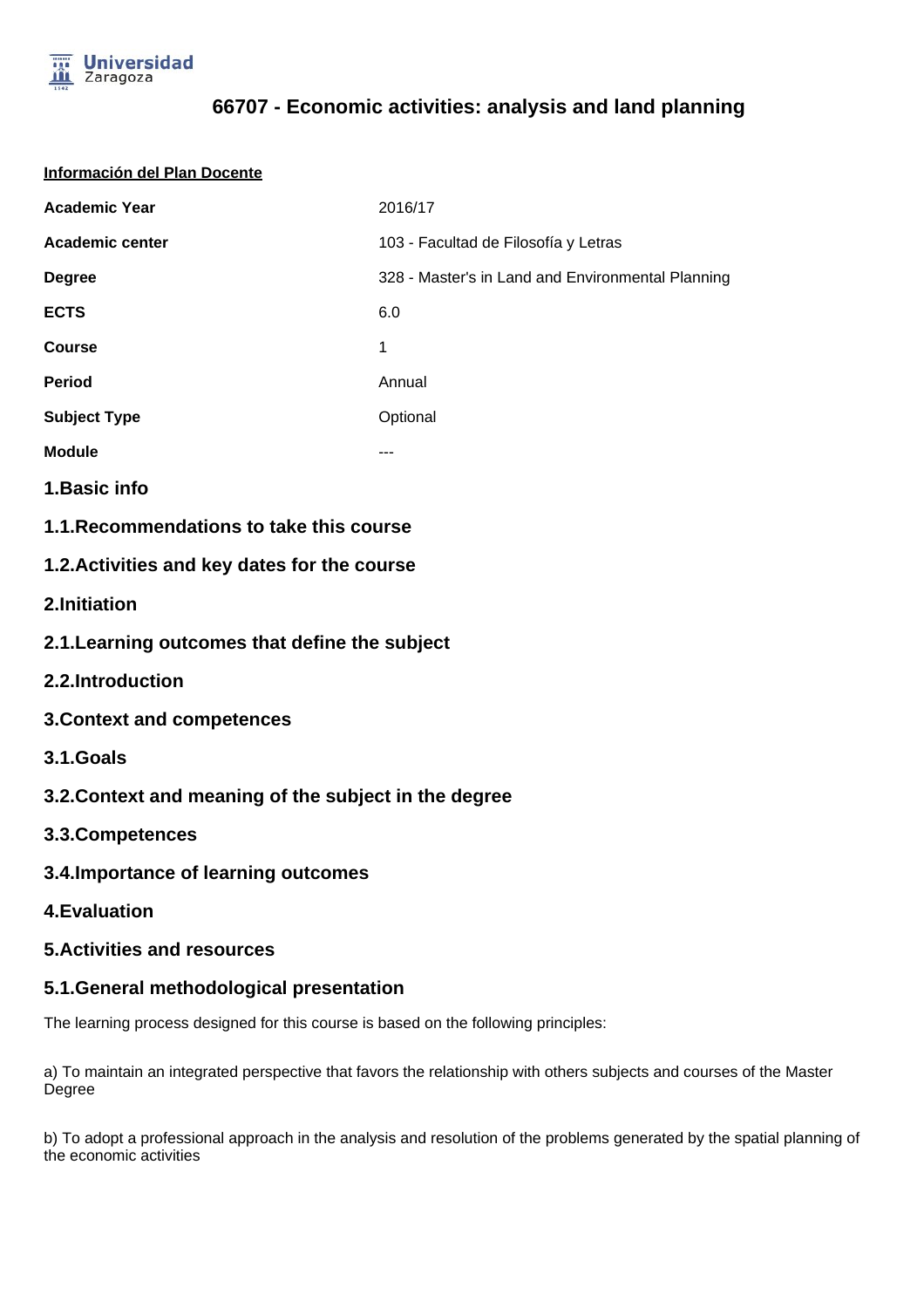

# **66707 - Economic activities: analysis and land planning**

A wide range of teaching and learning activities is implemented, such as interactive lessons, practical exercises, individual or group activities, directed activities, field work and private study.

A high level of student participation will be required from all students throughout the course.

Extensive material will be available via the Moodle site of the course. This offers a variety of resources including a repository of the lecture notes used in class, a course syllabus as well as other forms of course-specific materials, including a discussion forum.

### **5.2.Learning activities**

Interactive lecture sessions for the presentation of the main conceptual and theoretical issues: 30 hours

Practical activities, individual or in small groups, including case studies and problems based learning: 20 hours

Private study: 90 hours

Optional individual and group tutorials

#### **5.3.Program**

The lecture course will address the following main issues:

- 1. The territorial analysis and planning of economic activities: Issues and Challenges
- 2. The organization of the economic activities in the territory at different scales
- 3. Elements for the territorial analysis and planning of the agricultural activities
- 4. Elements for the territorial analysis and planning of the industrial activities
- 5. Elements for territorial analysis and planning of the services
- 6: Methods for the spatial analysis and planning of the agricultural activities
- 7. Methods for the spatial analysis and planning of the industrial activities